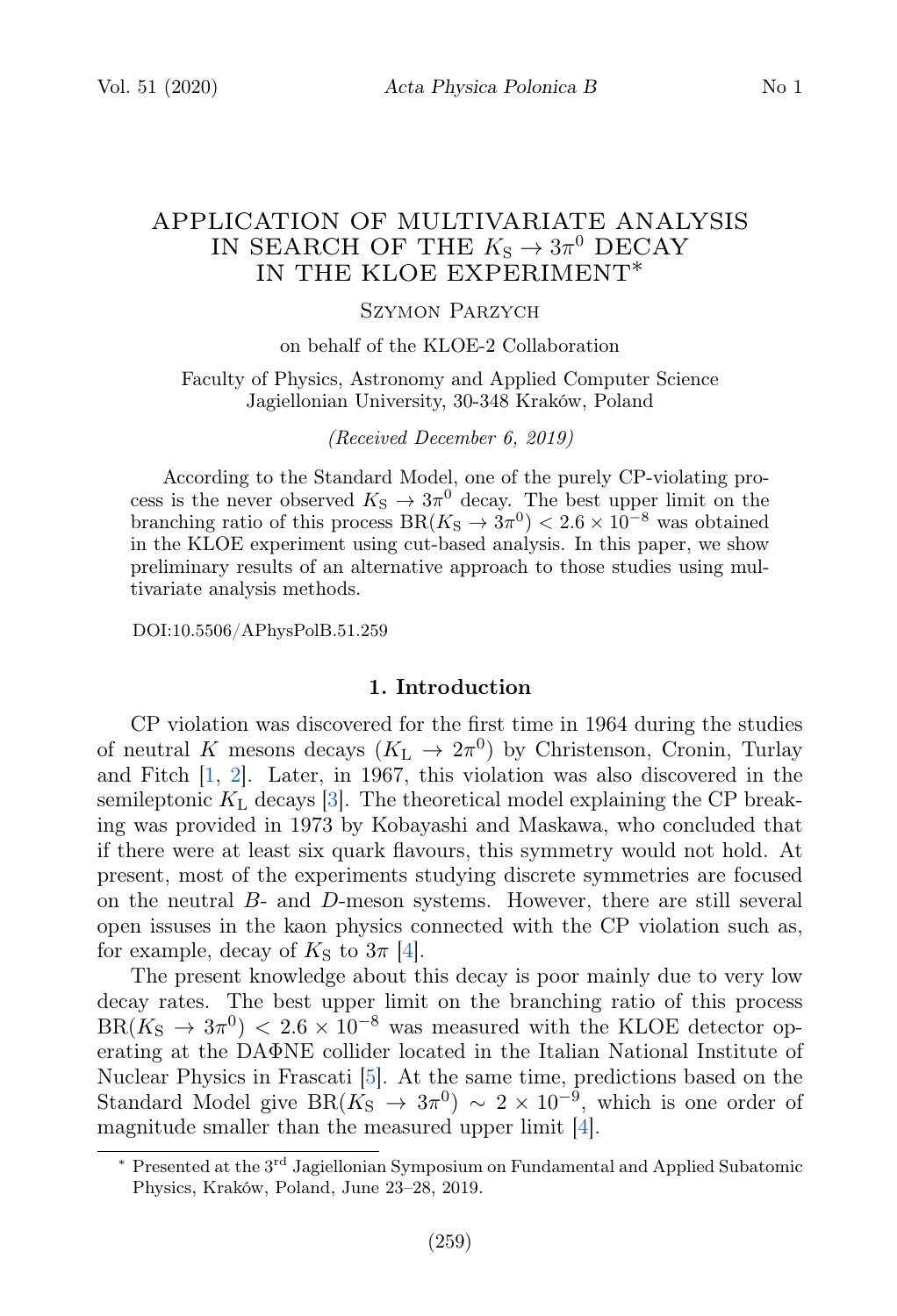### 2. The KLOE detector

The KLOE (K-long Experiment) detector operated at the DAΦNE (Double Annular  $\phi$ -factory for Nice Experiments)  $e^+e^-$  collider. It consisted mainly of a cylindrical drift chamber (DC) and an electromagnetic calorimeter (EMC). They were surrounded by a superconducting coil which provided a 0.52 T magnetic field and by an iron yoke.

The 3.3 m long cylindrical DC, with 2 m radius, was constructed out of carbon fiber composite and was filled with a gas mixture of helium (90%) and isobutane (10%). It operated in the all-stereo geometry providing tracking in three dimensions with resolutions of  $\sigma_{xy} \sim 200 \mu m$  and  $\sigma_z \sim 2 \mu m$  and determining particle's momentum with an accuracy of  $0.4\%$  [\[2,](#page-3-1) [4,](#page-3-3) [6\]](#page-3-5).

The 4.3 m long barrel-shape EMC with two lead-scintillating fibers endcaps covered 98% of the solid angle. It allowed for measurments of particle flight time and energies with accuracies of  $\sigma_T = 0.057 \text{ ns}/\sqrt{E(\text{GeV})} \oplus 0.1 \text{ ns}$ and  $\sigma_E/E = 5.7\% / \sqrt{E(\text{GeV})}$ , respectively [\[2,](#page-3-1) [4,](#page-3-3) [6,](#page-3-5) [7\]](#page-3-6).

# 3. Search of the  $K_{\rm S} \rightarrow 3\pi^0$  decay

The experimental signature of the decay of interest are 6 gamma quantas coming from the interaction point (due to a very short lifetime of the  $\phi$  and  $\pi^0$  mesons) together with a registration of a  $K_{\text{L}}$  meson in the calorimeter (so-called K<sub>L</sub>-crash). K<sub>L</sub> has an average velocity of around  $\beta = 0.21$  and is delayed in relation to the products of the  $K<sub>S</sub>$  decay. Therefore, it is identified as a particle with a correspondingly large deposited energy and proper velocity [\[2,](#page-3-1) [4\]](#page-3-3).

#### 3.1. Determination of the background  $-$  preselection

The main background to the searched decay originates from the  $K_S \rightarrow$  $2\pi^0$  events which are reconstructed as six photon events due to the fragmentation of the electromagnetic showers or the accidental coincidence between the  $\phi$  decay event and the DAΦNE background [\[2,](#page-3-1) [4\]](#page-3-3). Good understanding of this process is important to increase the efficiency of background reduction. For this reason, a targeted studies described in [\[2\]](#page-3-1) were performed. In order to validate and tune Monte Carlo simulation to experimental data, determination of the probability of electromagnetic showers fragmentation and coincidences with machine background were carried out using a dedicated probabilistic model developed in [\[8\]](#page-3-7).

Moreover, background events were categorized into 3 groups: events with two splitted clusters, events with two accidental clusters or one accidental and one splitted cluster, events originating in other processes ( $\phi \rightarrow K^+K^$ or  $\phi \to \pi^+\pi^-\pi^0$ ). Next, simulated Monte Carlo events were fitted to the data giving scaling factors [\[2\]](#page-3-1).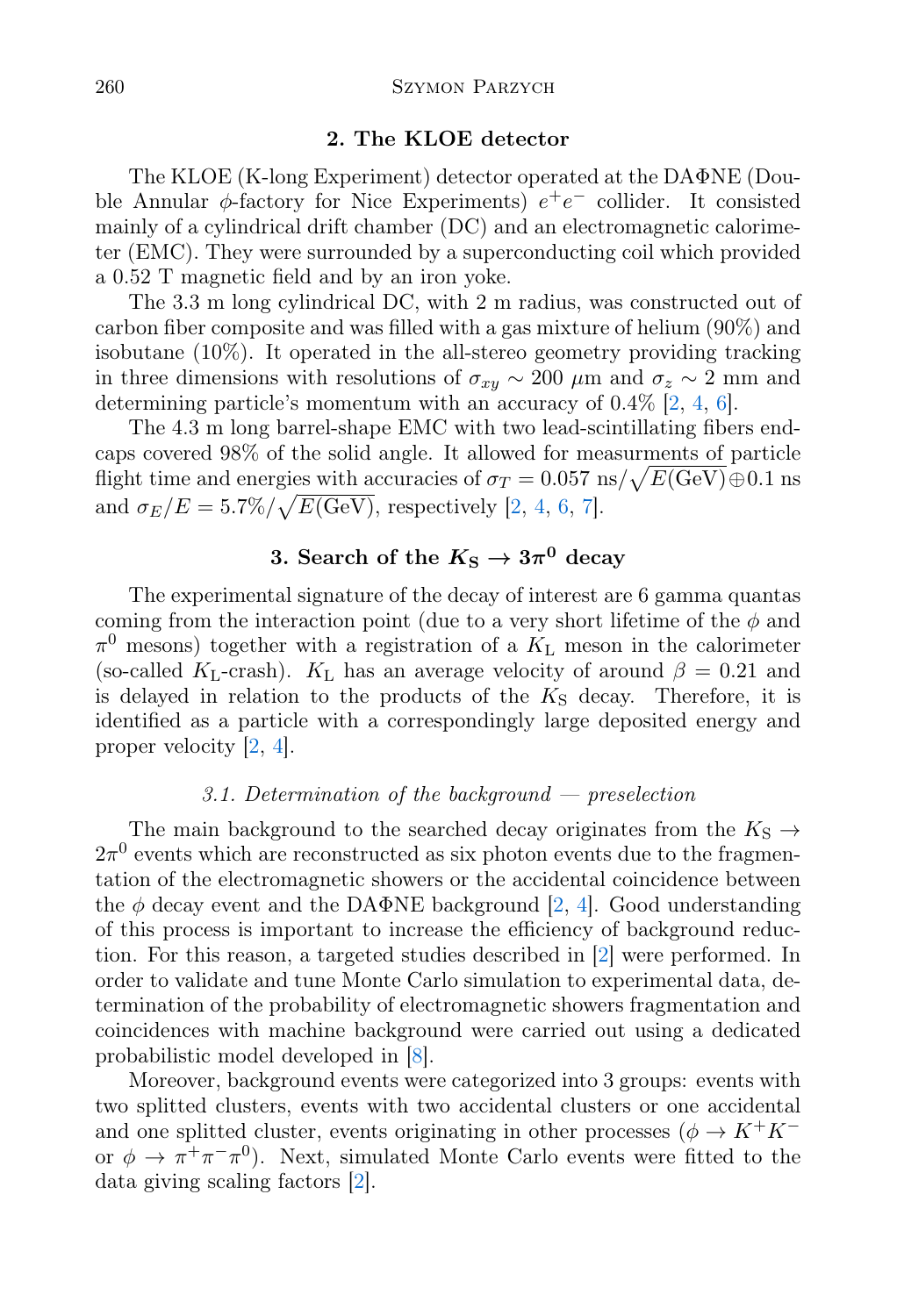Reduction of the background was also provided by rejecting events with low deposited energy of the interacting  $K<sub>L</sub>$  mesons  $E<sub>cr</sub> > 150$  MeV and making a restriction on the velocity of the tagging  $K_{\text{L}}$  meson:  $0.2 \leq \beta_{\text{cr}} \leq$ 0.225.

### 3.2. Cut-based analysis

Further analysis was aimed at extracting  $K_{\rm S} \rightarrow 3\pi^0$  events from the background left after preselection. For this purpose, five variables were defined:

 $-\chi^2$  of a kinematic fit

It was performed with the following conditions:  $K<sub>S</sub>$  mass, total 4-momentum conservation, consistency between the measured time and position of each cluster [\[2\]](#page-3-1);

 $-\Delta E/\sigma_E = E_{K_\mathrm{S}} - \sum E_\gamma/\sigma_E$ 

A variable expressing the consistency between the  $K<sub>S</sub>$  energy reconstructed by tagging and the sum of energies of the four gamma quanta best fulfilling the  $2\pi^0$  hypothesis normalized to the  $K_{\rm S}$  mass resolution [\[2\]](#page-3-1);

 $-\frac{\chi^2_{2\pi}}{2}$  $\chi^2$ -like variable expressing the probability that the registered event is the  $K_{\rm S} \rightarrow 2\pi^0$  decay with additional accidental or splitted clusters [\[2\]](#page-3-1);  $-\chi^2_{3\pi}$ 

Parameter showing how much the event fulfills the  $3\pi^0$  hypothesis [\[2\]](#page-3-1);

 $-R_{\rm min}$ 

The minimum distance between clusters.

The motivation for using those parameters and their exact formulas are described in detail in [\[2\]](#page-3-1). As the result of the optimalization of cuts on these variables, the signal efficiency of  $K<sub>S</sub> \rightarrow 3\pi^0$  decay was estimated to be  $\epsilon_{3\pi^0} = 0.233 \pm 0.012_{\text{stat}}$ . The corresponding number of signal candidates and background estimation amounted to 0 [\[2\]](#page-3-1).

## 3.3. Multivariate analysis (MVA)

As an alternative to the cut-based analysis, multivariate analysis was carried out. First, the same preselection of the data was made and one addictional cut on parameter  $R_{\text{min}} > 65$  cm giving a ~ 25% reduction of the background with more than 86% of signal efficiency. Then, we have used the multilayer perceptron (MLP) neural network built into the ROOT data analysis package [\[9\]](#page-3-8). It consisted of four input neurons, one hidden layer with four neurons and one output neuron. Stochastic minimization was chosen as the learning method. The MLP network was trained with 110818 MC background events and 507 MC signal events [\[4\]](#page-3-3). Each input neuron corresponded to one of four parameters:  $\chi^2$ ,  $\Delta E/\sigma_E$ ,  $\chi^2_{2\pi}$ ,  $\chi^2_{3\pi}$ .